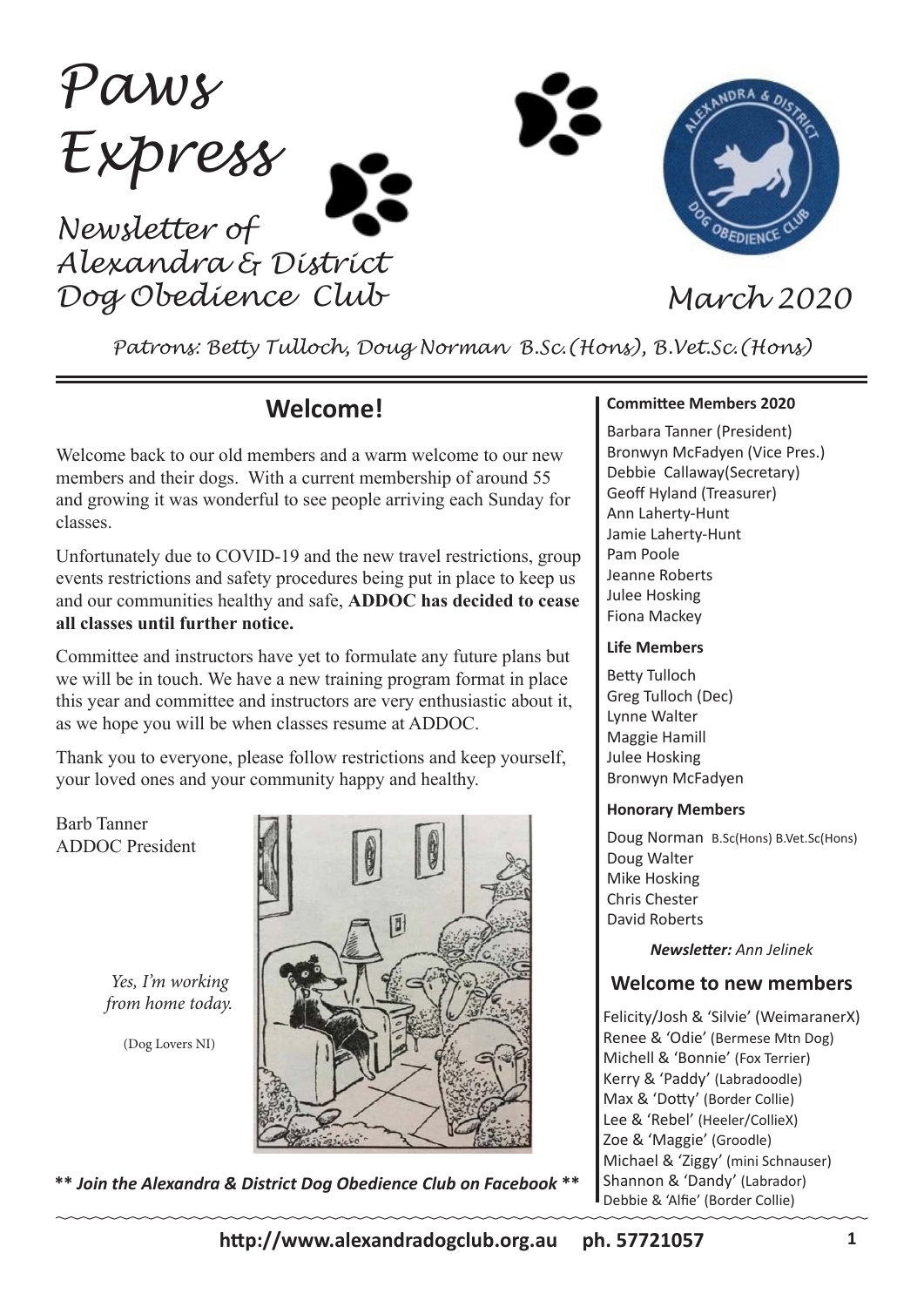

**Training Tips**



# **The importance of "FOCUS"**

A very warm welcome back to everyone for the start of our 2020 training year. It's lovely to see so many familiar faces and wagging tails, and so many new ones as well!!

Let's start off the year by looking at something that is introduced in the very first class you attend and emphasised in every class afterwards and that is:

#### **"FOCUS" in dog training – What is it? Why is it important?** Very simply, FOCUS is your DOG watching and listening to YOU and ignoring all the distractions around him and YOU watching and listening to your DOG and ignoring all the distractions around you.

FOCUS is very important, because if you want the working partnership between you and your dog to be a successful one, then you need to communicate and really understand one another. This can only happen if you truly CONCENTRATE on each other and what you are both doing when you're working together.

Your Instructors will give you lots of tips and games to play to build and strengthen the focus between you and your dog.

I would like to talk about why loss of focus occurs, how to recognise what is causing it, and, more importantly, what to do about it.

### "*My dog gets distracted, loses focus, won't listen!*" Does this sound familiar?

Loss of focus is when your dog loses interest in you and what you're doing together and stops watching and listening to you. One of the main reasons your dog does this is because, you, their person, lose interest in them and what you are doing together. If we become disconnected from our dog because we are learning, thinking, nervous, upset etc, then our dog is left without a leader.

You, however, not realising what's happening, blame your dog!! You become impatient, frustrated, tense and embarrassed which your dog picks up on very quickly and so the situation goes from bad to worse.

Anyone who has ever owned a dog has been in this situation – probably more than once!!

It comes down to this: If you stay focused, your dog stays focused. But FOCUS is not a one-way street; it is a two-way highway between you and your dog so let's look at some of the reasons that can cause a road block and then what we can do to keep the communication highway running smoothly.



Jenny with Maggie



Alana with Kobe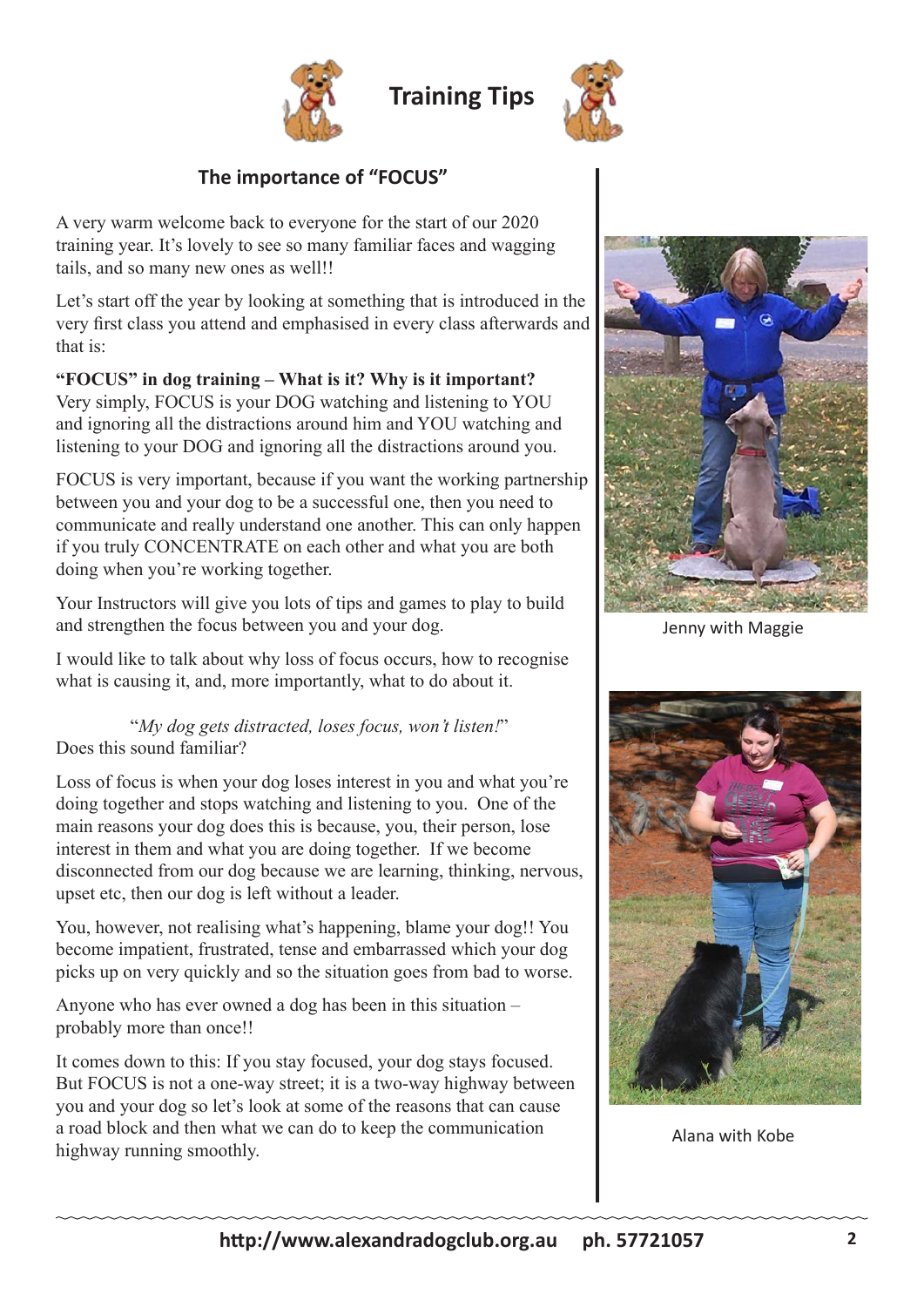



Some Reasons Why Dogs Get Distracted:

• When they are in a new, unfamiliar situation they have no previous experience of and we aren't giving them the information and support they need , for example, we are distracted; texting, talking on our mobile or to a friend.

• When they aren't getting any leadership from us so they are unsure what to do.

• When we become uptight and tense because they're not listening to us.

• When we're learning something new together. Maybe we've made it too hard or we're asking them to do too much, too soon?

• When the work or training isn't any fun. This happens because "when we are learning, thinking, assessing, nervous, obsessing, freaking out … we are disconnected from our dog. We are inside our head and our dog is basically 'out there' alone". WOW!! Our distracted, out of control, ignoring us dog IS NOT misbehaving – he's actually shouting "HELP ME!"

So ….. as the intelligent, responsible, loving partner in this relationship, what can we do?

1. Run through the following check list and make changes where you find a problem:

• Are your requests simple and clear?

• Are you really communicating with your dog using language you both understand?

• Have you just introduced a new concept? Don't expect to be perfect immediately – it takes time. Patience, awareness and being focused are qualities that are worth striving for.

• Do you have a common purpose? Do you both want the same result? Are you making it fun?

• Are you really committed to establishing a strong working relationship with your dog? Look at your successes to keep you focused and connected. Yes, there will be ups and downs along the way why not concentrate on the positive rather than the negative?

2. When your dog becomes distracted, check YOUR mental focus and connection to your dog.

3. LEARN from your distractions. What were you doing or thinking when you suddenly noticed your dog was ignoring you? FIND ways to reconnect with your dog.

4. Stay focused on what you are both doing and don't let your dog's distraction put you off – don't say "Oh! No!" and give up – instead bring him back to you and then both focus on the task at hand.

5. Encourage your dog to work with you as you work with your dog.

Finally, don't be too hard on your dog AND yourself. Relax and enjoy yourselves. It's not always simple. Mistakes will occur, but mistakes can be great learning tools!

Good luck and happy training, Jeanne



*Ref: Kathy Kawalec. Cognitive Dog Training*

*"Dogs do speak, but only to those who know how to listen". ~Orhan Pamuk. My Name is Red.*

### **\*\* Check out more Training Tips in previous Newsletters on the ADDOC website\*\***



Ann's Zip in a spin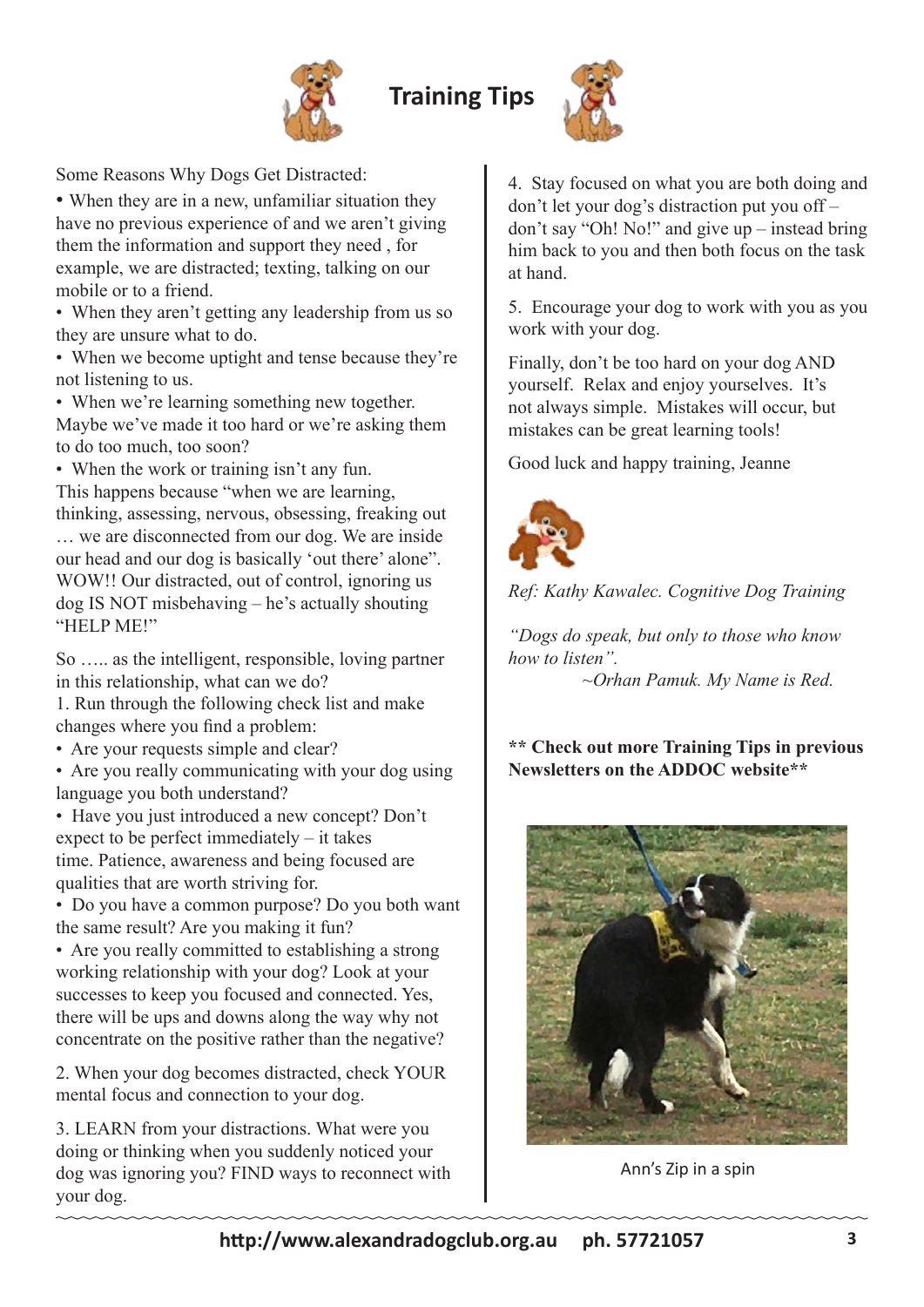# **More Training Tips**



## **Have you ever said this about your dog or, heard someone else say it? "He knows how to do it, he's just refusing ……"**

How do we know that he knows? The only way we can tell if our dog knows how to do the behaviour we are asking, or even what we are asking, is that they do the behaviour. Everything else is just an assumption on our part.

Have you ever forgotten how to do something? Forgotten the words of a song you have sung along with 100s of times? Walked into a room and forgotten what you came in for? Forgotten the sequence of a routine you have done dozens of times? Left your wallet in the house and had to go back for it?

Is it not reasonable to give our dogs the same grace? Do our dogs not deserve that benefit?

There are two reasons our dogs will not do something we ask/tell them:

1. They do not understand, under those precise circumstances, what you are asking!!

2. They are not motivated to do it or, are motivated to do something else in that moment!!

The answer:

More training and more practice.

Keep going with your dog, understand his needs and work as a team, with each other, not against each other.

John McGuigan Glasgow Dog Training https://glasgowdogtrainer.wordpress.com/

**FCC3 Class** Alana & Kobe Fiona & Mac Kristen & Heath



Trudie with Lola



Lyn with Penny